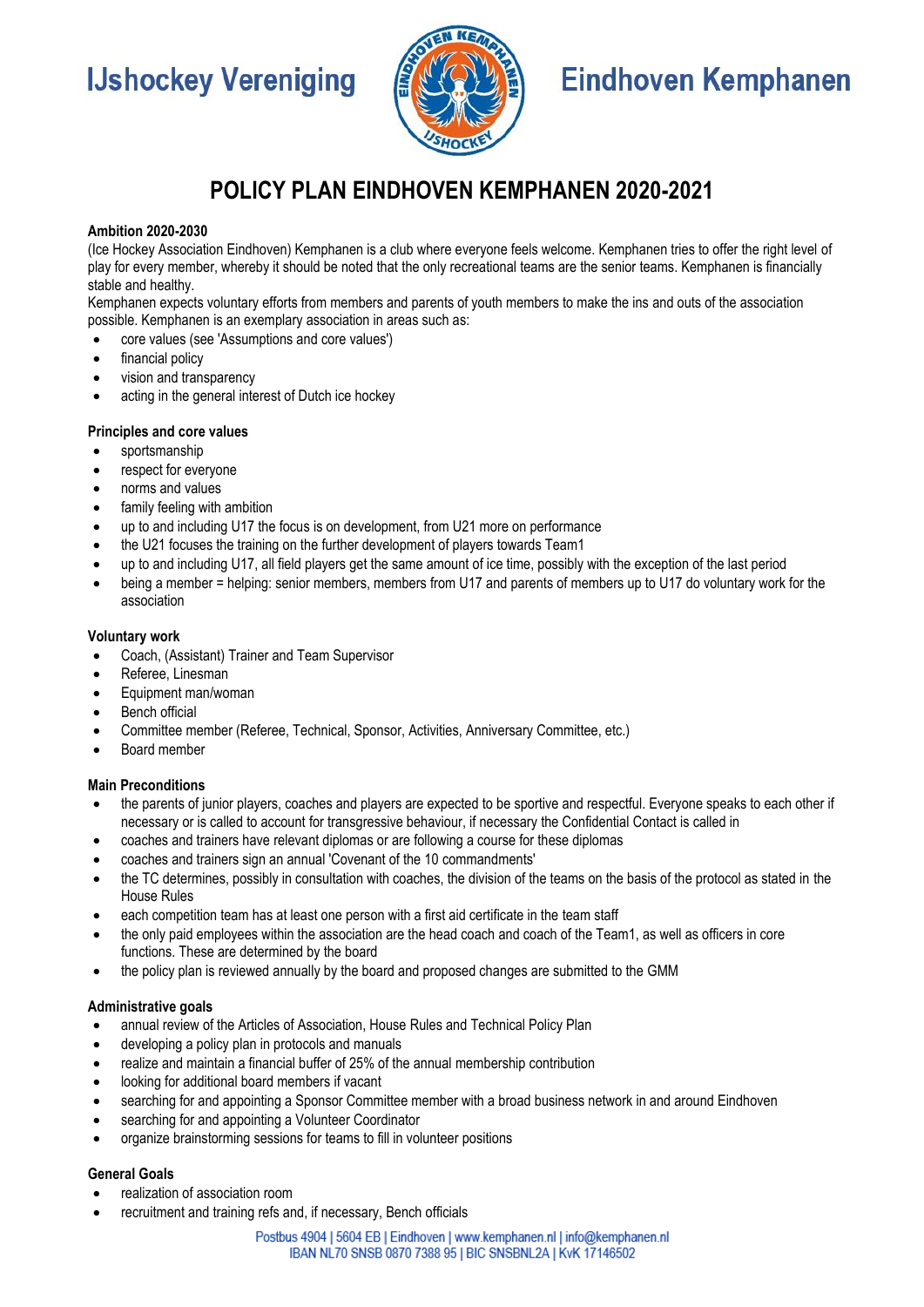# **IJshockey Vereniging**



# **Eindhoven Kemphanen**

# **Where will we be in 2025**

# • *Association:*

- o consists of more than 200 members
- $\circ$  has some age categories with more than one team
- o has, including Team1, an annual sponsorship proceeds of more than €50,000
- *Training and Development:*
	- o all competition teams have a trainer, a coach, a team supervisor and a first aider
	- o Team1 has a trainer coach who guides all other trainers
- *Team1*
	- $\circ$  plays in the highest division 'in the left row"
	- o consists for 70% of players with a Kemphanen history
	- o has an average of 800 spectators at home games, including 150 season ticket holders
	- $\circ$  has an active Business Club

### **Structure Organization**

- *Board*
	- o chairman
	- o treasurer
	- o secretary (currently vacancy)
	- o board member TC
	- o board member general
	- o board member general
- Technical Committee (≥ three members)
- **Staff** 
	- referee coordinator
	- confidential contact person
	- volunteer coordinator
	- match secretary
	- sponsorship affairs ( $\geq$  two members)
	- ice hockey school

# **Responsibilities Board**

- *chairman*
	- o general affairs and external contacts (e.g. IJshockey Nederland municipality, Ice Sports Center and associations)
	- o internal point of contact for general affairs
	- o contact person Confidential contact person
	- o initiates board meetings
- *Treasurer*
	- o member and contribution administration
	- o other activities Financial Administration
	- o contact point for the audit committee
	- o management of the Articles of Association, By-Laws, Protocols and Manuals
- *Board members General*
	- o contact with sponsors
	- o contact with material officer
	- o contact person Competition secretariat
	- o other matters

# **Responsibilities TC**

- organize teams
- recruit, nominate, appoint and manage trainers after board approval
- appoint coaches team supervisors
- organize training times
- **determine dispensation request and train higher team**
- **advise board on Technical policy**